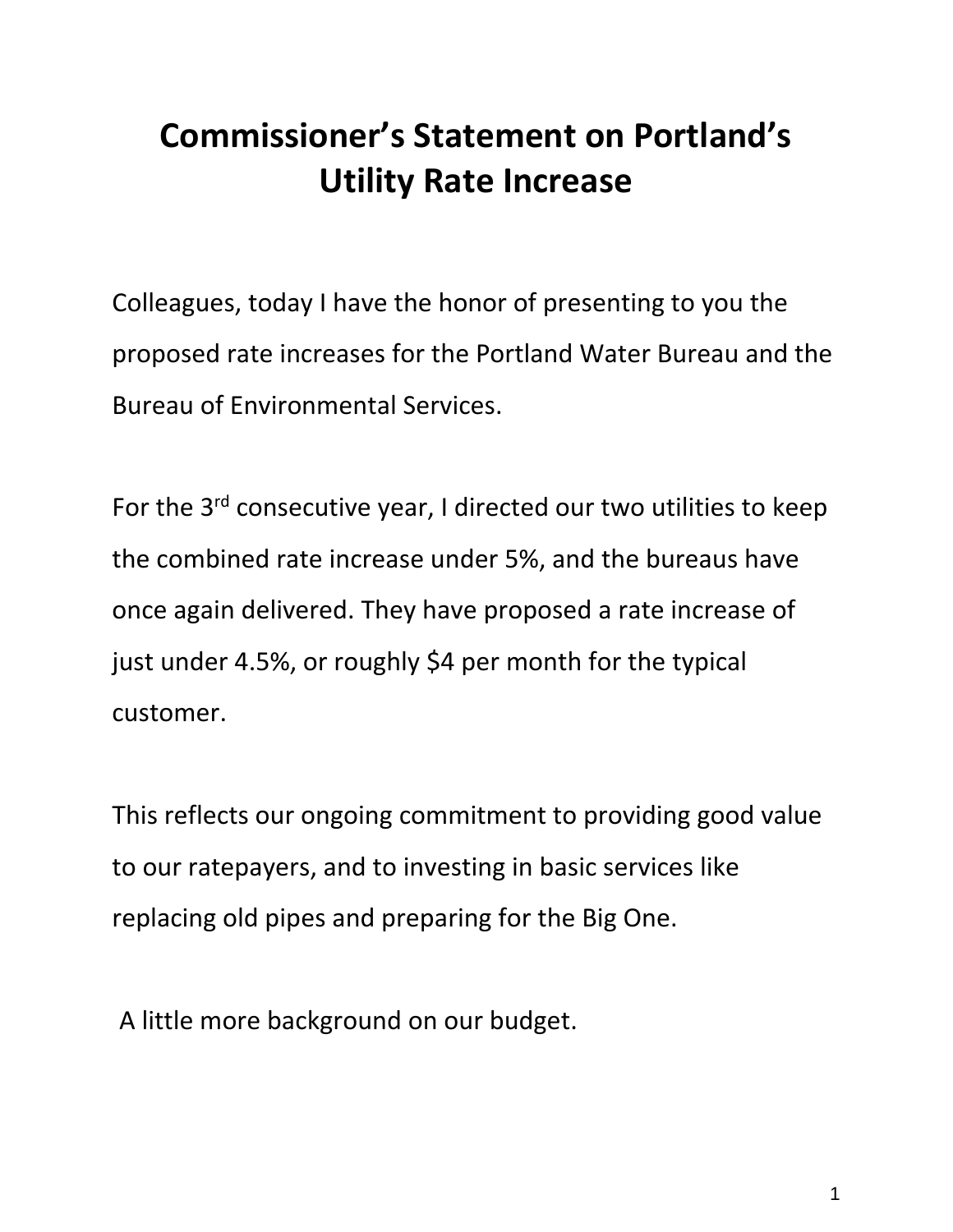The typical monthly bill is about \$100. About a third is for water, 2/3 for sewer/stormwater.

And as you'll see from the presentations, we provide good value to our customers. For example, we deliver 2 gallons of clean, safe and reliable water to almost a million people in the region for about a penny.

How do we stack up locally and nationally?

If you lived in Lake Oswego and Tigard, you'd pay more for your water. In a survey released yesterday by J.D. Power, customers across the West Coast reported an average monthly cost of water of \$79. That's more than double what the Water Bureau will be proposing here today.

On the sewer/stormwater side, the typical customer will pay just under \$70 a month. And a part of that is paying off the debt on the Big Pipe.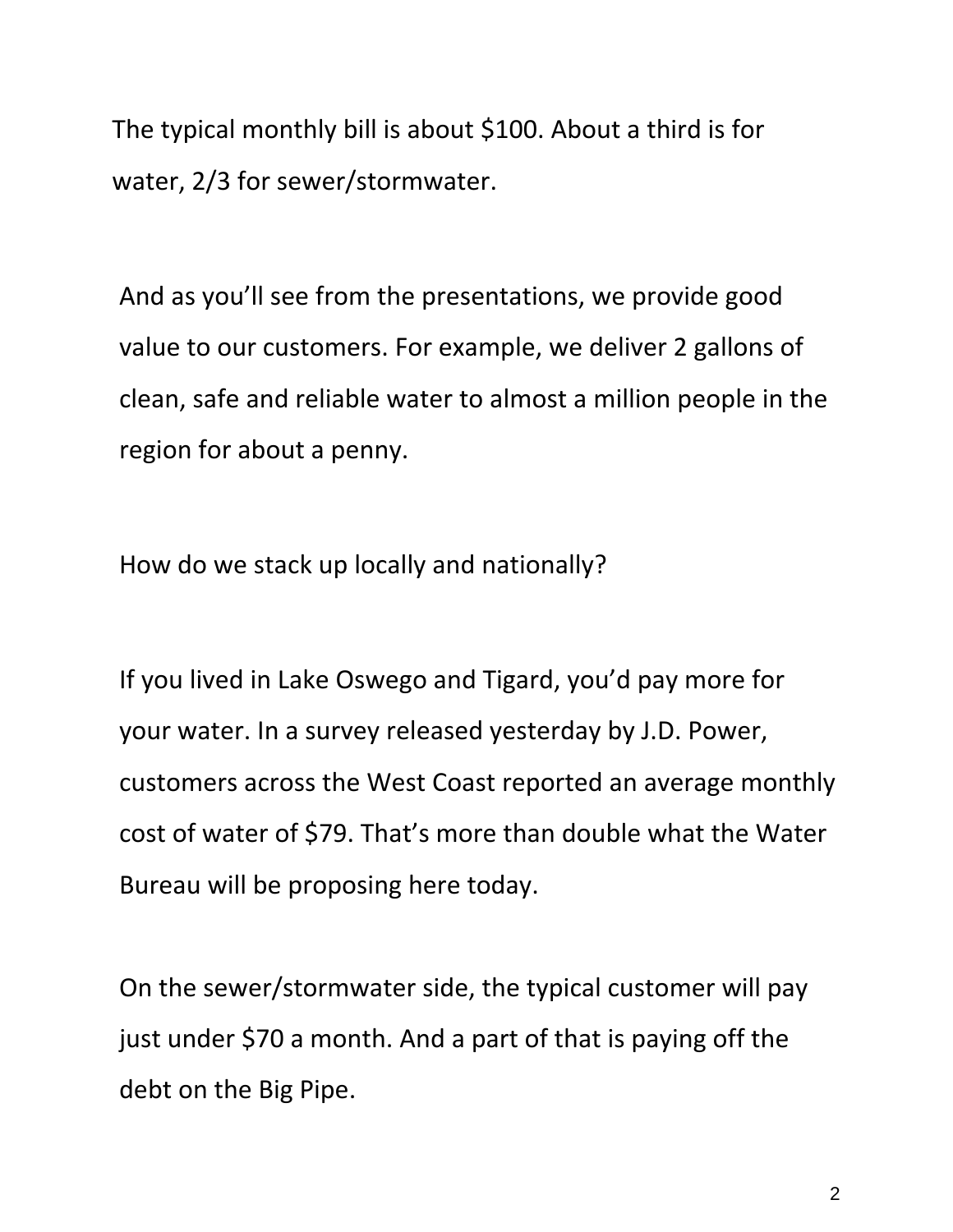No one likes to pay more for a basic service, including me, but I am pleased that we have been able to stabilize rates for 3 straight years.

And I'm proud that our public utilities continue to invest in maintaining our system, while exercising discipline with ratepayer dollars. This year, for example, the General Fund picked up the cost of preservation work at Mount Tabor and water fountain operations.

There are a number of people I want to thank.

First, the Citizens' Utility Board of Oregon for their on-going partnership with Portland's public utilities.

The new Portland Utility Board for their thoughtful consideration of both bureaus' budgets.